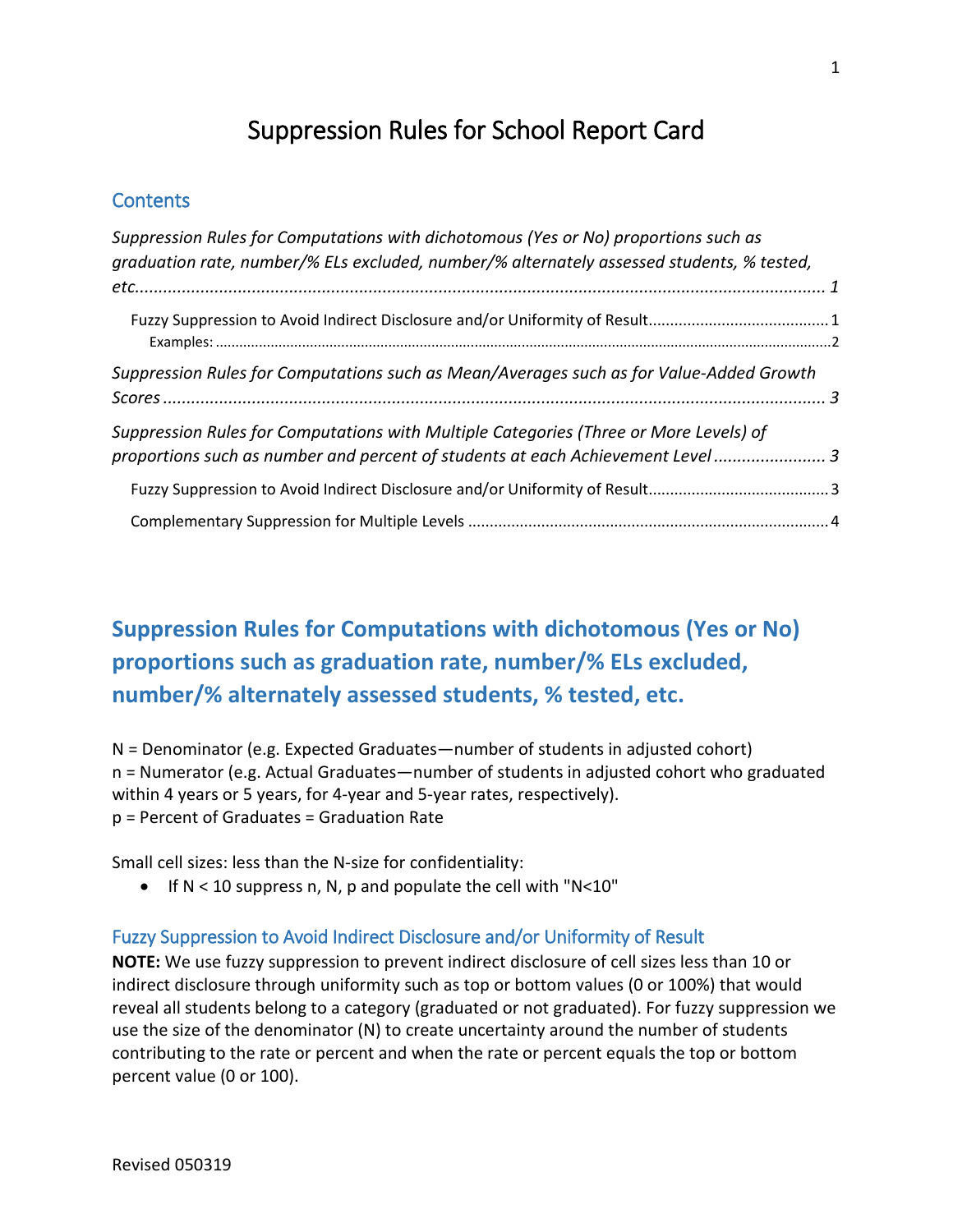- 1. If 10 ≤ N < 200 and if (n < 10 or N n < 10) then suppress n and N by populating cell with "RV" for Restricted Value and populate the graduation rate of p in the cell.
	- a. You suppress n here because it is less than 10
	- b. You suppress N because otherwise they can calculate n by knowing p and N.
	- c. You don't suppress p because it is the statistic of interest to be reported.
- 2. If 10 ≤ N < 200 and if (p < 5% or p > 95%) then suppress n and N by populating cell with "RV" for Restricted Value and populate the graduation rate cell with < 5% or > 95%, respectively.
	- a. You suppress n here because either the n is less than 10 (when  $p < 5\%$ ) or the N n is less than 10 (when p>95%).
	- b. You suppress N because you need to create uncertainty to avoid disclosing a small n through backwards calculation.
	- c. You publish p as < 5% or > 95% to avoid publishing a uniform statistic that discloses that all students met a particular status.

For the higher N ranges below, you can publish the N if you suppress n and fuzzy the p to achieve the same protection for higher N cases.

- 3. If 200 ≤ N < 400 and if (p < 5% or p > 95%) then suppress n by populating cell with "RV" for Restricted Value and populate the graduation rate cell with < 5% or > 95%, respectively.
- 4. If 400  $\leq$  N  $\leq$  1000 and if (p  $\leq$  3% or p  $>$  97%) then suppress n by populating cell with "RV" for Restricted Value and populate the graduation rate cell with < 3% or > 97%, respectively.
- 5. If N ≥ 1000 and if (p < 1% or p > 99%) then suppress n by populating cell with "RV" for Restricted Value and populate the graduation rate cell with < 1% or > 99%, respectively.

These rules address concerns about direct or indirect disclosure within the row.

- For subgroups that are not additive (Hispanic + African American + White may not equal All Students) you may not need to do suppression across multiple rows.
- It may still be necessary to look at fuzzy suppression and/or complimentary suppression for cross-tab rows that are mutually exclusive such as Non-CWD + CWD = All students, Male + Female = All students.

#### <span id="page-1-0"></span>Examples:

Case 1: N=30, n = 5, p =  $16.67\%$  N = RV, n = RV, p =  $16.67\%$ Case 2a: N=199, n = 9, p = 4.5%  $N = RV$ , n = RV, p < 5.00% Case 2b: N = 150, n = 150, p = 100% N = RV, n = RV, p > 95.00% Case 3: N= 367, n = 356, p = 97.00  $N = 367$ , n = RV, p > 95.00%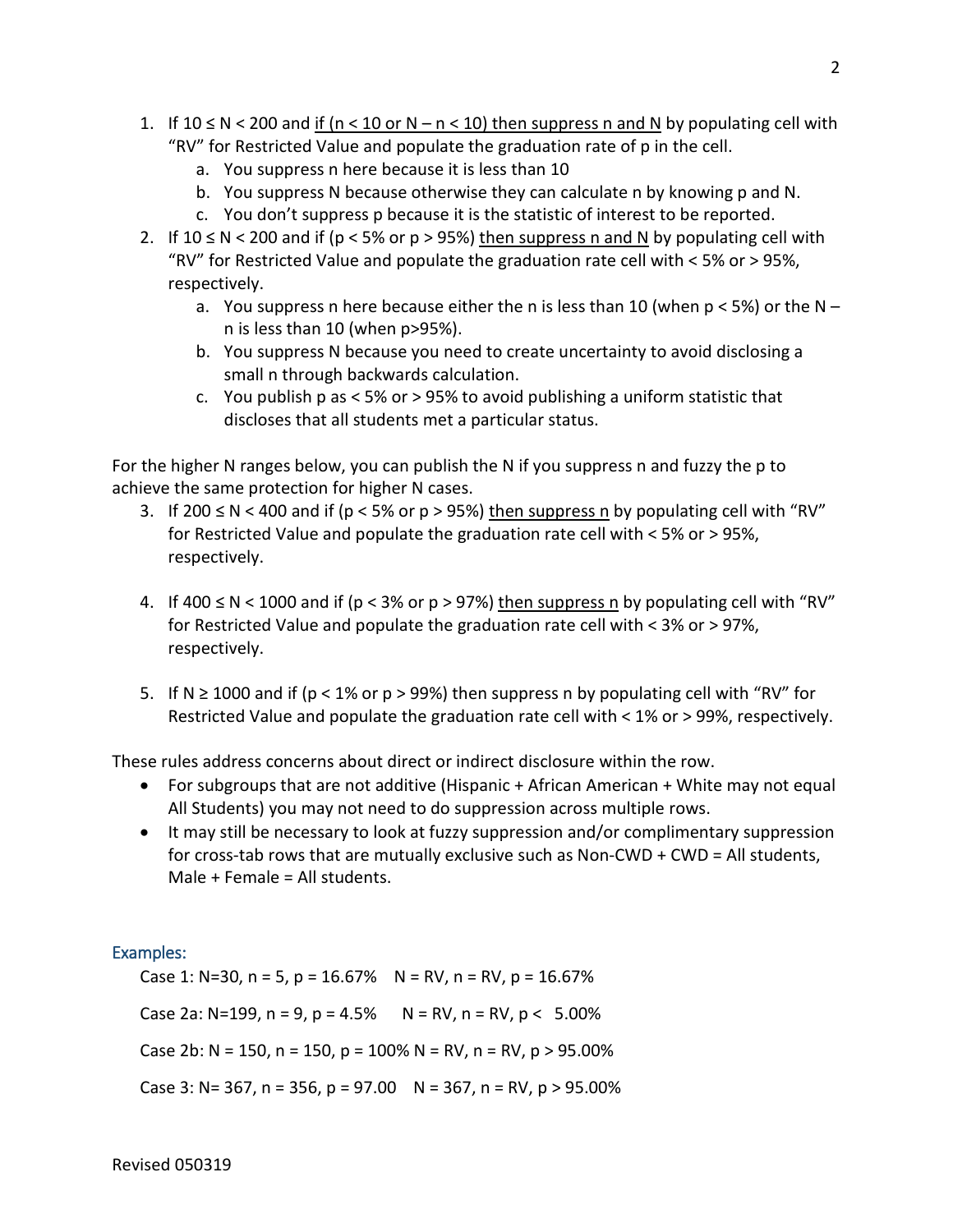Case 4: N=500, n = 10, p = 2.00%  $N = 500$ , n = RV, p < 3.00%

Case 5: N = 1200, n = 1,189, p = 99.08% N = 1200, n = RV, p > 99.00%

## <span id="page-2-0"></span>**Suppression Rules for Computations such as Mean/Averages such as for Value-Added Growth Scores**

For mean or average statistics you can suppress all data for N's less than 10 with "N < 10" including suppressing the mean.

# <span id="page-2-1"></span>**Suppression Rules for Computations with Multiple Categories (Three or More Levels) of proportions such as number and percent of students at each Achievement Level**

N = Denominator (Number of students tested) n = Numerator (Number of students at an achievement level. For example, 3 students *In Need of Support*, 6 students *Close*, 10 students *Ready*, 11 students *Exceeds*). p = Percent (Percent of students at each achievement level)

Small cell sizes: less than the N-size for confidentiality:

• If N < 10 suppress n, N, p and populate all cells with "N<10"

### <span id="page-2-2"></span>Fuzzy Suppression to Avoid Indirect Disclosure and/or Uniformity of Result

**NOTE:** We use fuzzy suppression to prevent indirect disclosure in additional cases such as when n < 10 or indirect disclosure through uniformity such as top or bottom values (0 or 100%) or achievement level cells with 0 or 100 that would reveal all students belong to a category (e.g., In Need of Support). For fuzzy suppression we use the size of the denominator (N) to create uncertainty around the number of students contributing to the achievement level percent and when the achievement level percent equals the top or bottom percent value (0 or 100).

- If  $10 \le N \le 200$  and if (n <10) then suppress n and N by populating cell with "RV" for Restricted Value and populate p in the achievement level cell. See *Complimentary Suppression for Multiple Levels* for additional suppression requirements in cases of n < 10.
- If  $10 \le N < 200$  and if (p < 5% or p > 95%) then suppress n and N by populating cell with "RV" for Restricted Value and populate the achievement level cell for p with  $<$  5% or  $>$ 95%, respectively.